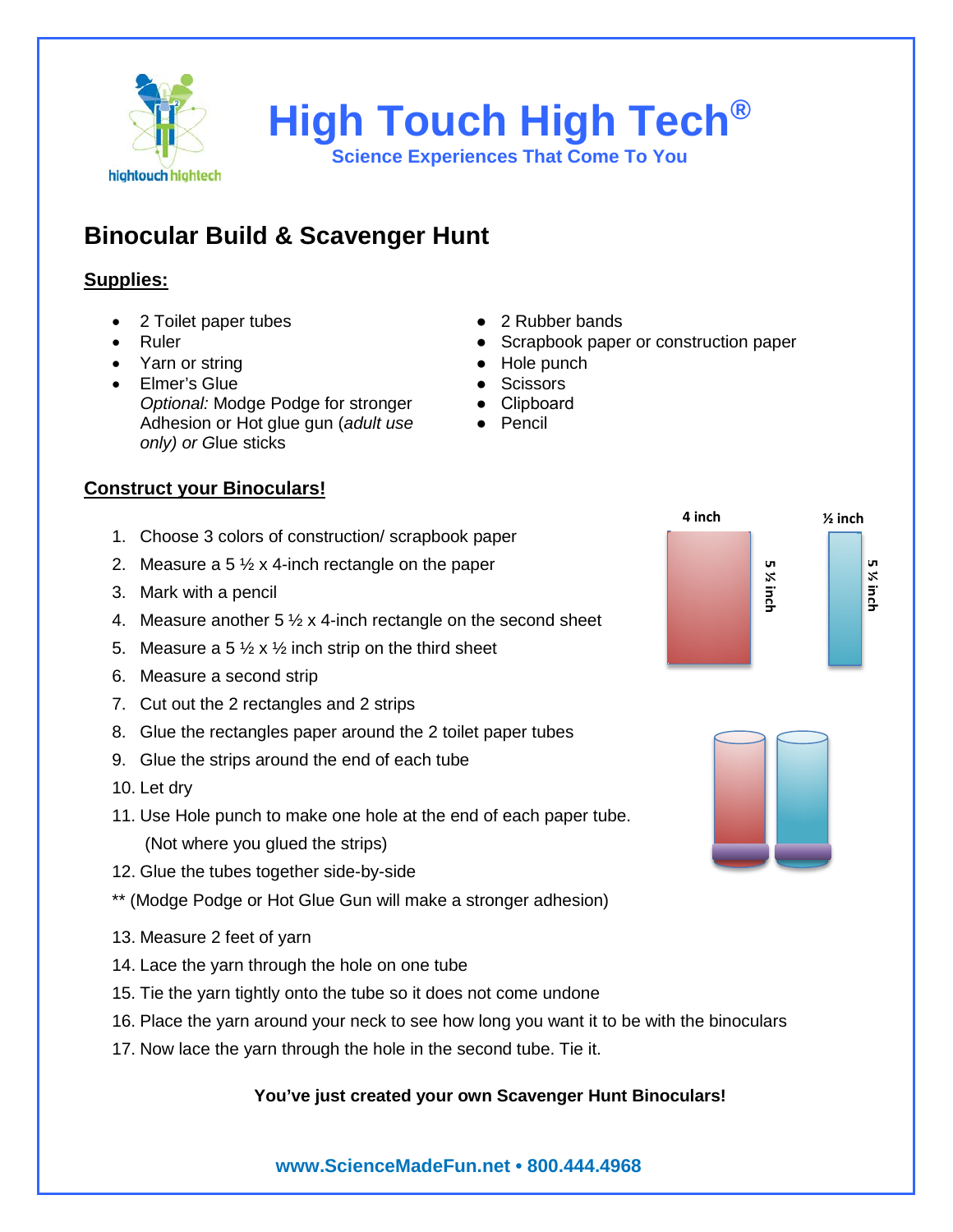

#### **The Science Behind It:**

When we are exploring the outdoors, we walk quietly to not disturb the wildlife. If we hear an animal in the woods and want a closer look, we do our best to see the squirrel or bird or maybe even a deer. But, what if the animal is too far away to get a good look? We need binoculars to **magnify** faraway objects, so we can see them more clearly.

Binoculars are like telescopes to magnify distant objects. However, with a telescope you only look with one eye (**monocular vision)**. Binoculars are used for **binocular vision** (using both eyes). The science behind binoculars is based on **light, reflection,** and **refraction.** These are the same scientific principles of how our eyes work.

When light travels through empty space, it goes in a straight line. When light travels through materials, such as glass, it bends. This is called **refraction**. When light hits a glass **lens**, it slows down and bends.

A **convex lens** curves like a dome. When light hits a convex lens, the rays bend toward the middle.) Convex lenses are used in magnifying glasses, because they make an image look bigger. A **concave lens** curves light outward. When light hits the concave lens, the rays spread out in all directions.

Binoculars use **convex** and **concave lenses,** in each tube. When a binocular points toward an object in the distance, the light from the object falls on the convex lens. The rays from the convex lens curves inward to form a focused image.

The image then lands on a second lens inside the binoculars. This is a **concave lens**, and it magnifies the image.

Because there are 2 tubes (basically 2 telescopes side-by-side), the binoculars have a **prism** between the 2 tubes inside the binoculars. The prism flips the image 180 degrees. This way, we can view the magnified image.

Binoculars are a wonderful optical instrument to use when exploring the outdoors. These devices are small but can provide a way to magnify the outside plants and animals without disturbing the natural habitat. Have fun on your scavenger hunt!

**Now you are ready to go on Scavenger Hunt…Don't forget your binoculars!**

**www.ScienceMadeFun.net • 800.444.4968**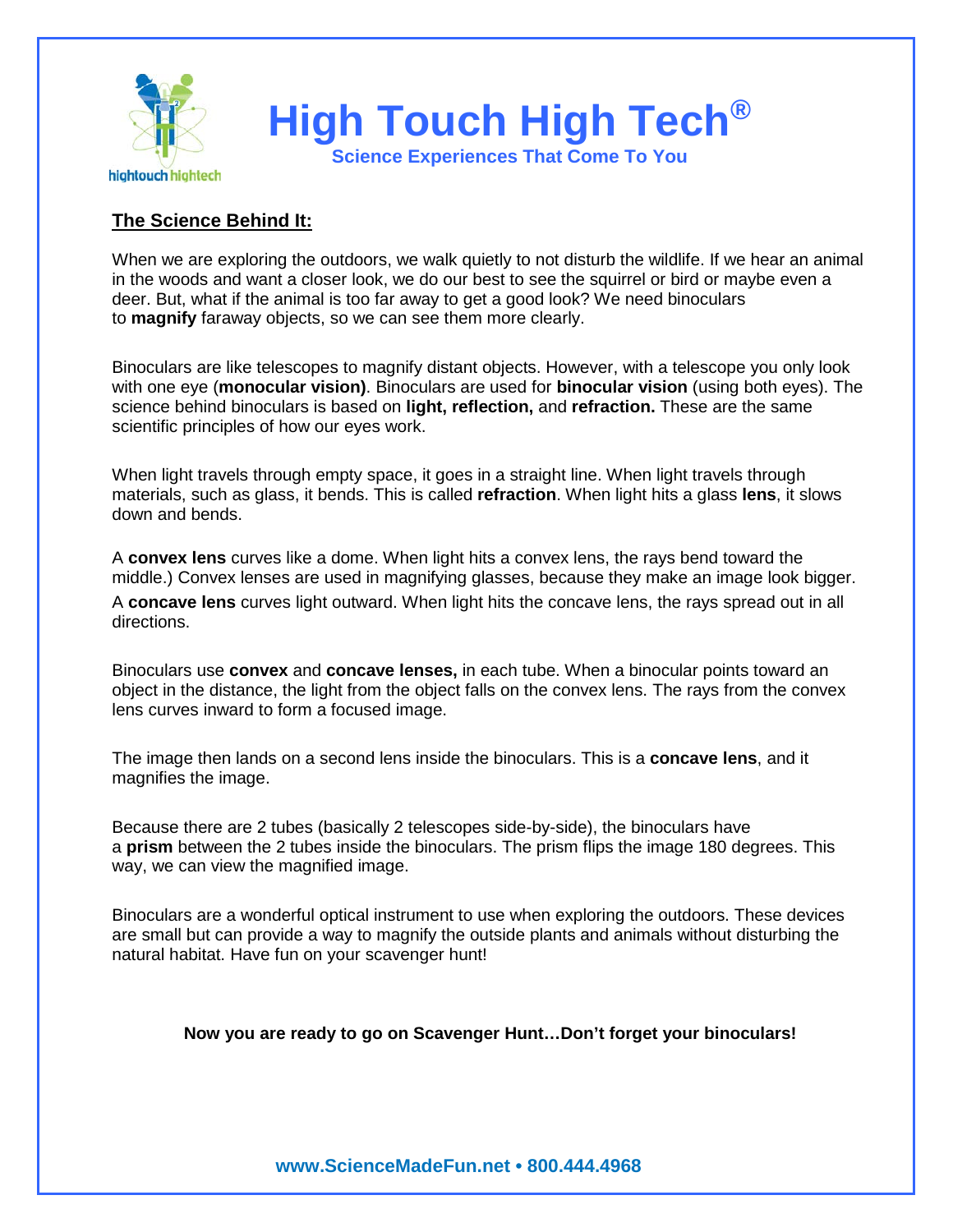

## **Scavenger Hunt with Binoculars**

Earth is an incredible world with millions of different types of animals, called *species.* To help learn and remember these differences, scientists have special categories for the animals. There are 6 different groups of animals. The groups are mammals, birds, amphibians, reptiles, fish, and invertebrates. Every animal on Earth fits into one of these groups.

- *mammals -* dog, lion, monkey, polar bear
- *birds* owl, eagle, cardinal, penguin
- *amphibian* frog, salamander, toad (They live part on land and part in water.)
- *reptiles*  snake, turtle, alligator, lizard
- *fish* angelfish, octopus, shark
- *Invertebrates*  butterfly, honeybee, spider, shellfish

Scientists estimate that there are between 10-100 thousand different species of animals. Even more amazing, around 10,000 new species of animals are discovered every year! It is believed that we have a long way to go to find all of the Earth's different living organisms.

A very important characteristic of all animals is they all have a type of body covering. What covers the bodies of mammals? They have hair or fur. What type of covering do fish have? Scales! What about reptiles? These animals also have scales*.* Some invertebrates, such as clams or oysters, have shell coverings. What type of body covering do birds have? Feathers! Finally, what are amphibians covered with? Slimy skin. Amphibians have a thin layer of skin that keeps their bodies cool and wet. Body coverings are very important for animals to help protect their bodies from the Sun, other animals, and the weather.

#### **Scavenger Hunt List:**

- $\Box$  3 Types of Birds
- $\Box$  Listen for bird calls. How many do you hear?
- $\Box$  Locate a squirrel. Is it looking for acorns?
- $\Box$  Find a reptile.
- $\Box$  Look for a caterpillar
- $\Box$  Find an animal (besides a squirrel) that has a tail
- □ What animals have scales? Where do you need to look to find one?
- $\Box$  Find a spider's nest. (Look closely at tree branches and shrubs.)
- $\Box$  Observe colorful flowers. Do you see any butterflies or other insects?
- □ Look for an abandoned birds' nest